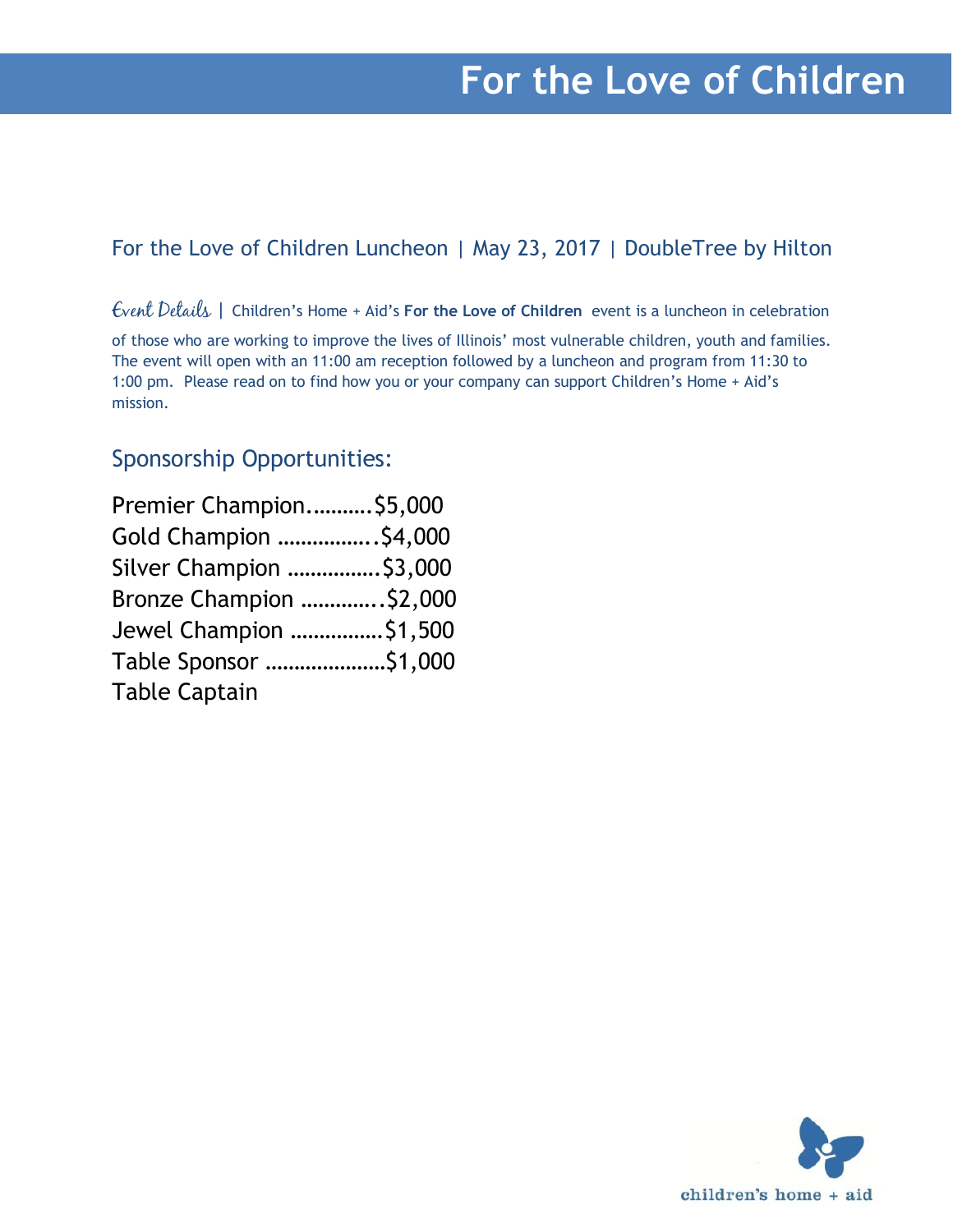# **Sponsorship Benefits**

### Premier Sponsor | \$5,000

- · Three tables of 10 to For the Love of Children Luncheon with Premier Seating
- · Program Recognition (sponsorship commitment must be received by 5/1/2017)
- · Company website link from event landing page on Children's Home + Aid's website
- · Dedicated pre-event social media posting by Children's Home + Aid
- · Plus all Gold Sponsorship benefits

## Gold Sponsor | \$4,000

- · Two tables of 10 to For the Love of Children Luncheon with Premier Seating
- · Sponsored pre-event email to all registered event attendees
- · Program Recognition (sponsorship commitment must be received by 5/1/2017)
- · Plus all Silver Sponsorship benefits

### Silver Sponsor | \$3,000

- · One table of 10 to For the Love of Children Luncheon
- · Company logo and name on website
- · Plus all Bronze Sponsorship benefits

#### Bronze Sponsor | \$2,000

- One table of 10 to For the Love of Children Luncheon
- · Company name on website and event signage
- · Acknowledgement in 2017 Summer Newsletter
- · Acknowledgement in Children's Home + Aid's Annual Report

### Jewel Sponsor | \$1,500

- One table of 10 to For the Love of Children Luncheon
- · Acknowledgement in Children's Home + Aid's Annual Report

### Table Sponsor | \$1,000

- One table of 10 to For the Love of Children Luncheon
- Invite your friends and colleagues to join you!

Table Captain | Host a table and invite your friends and colleagues to purchase tickets to fill a table of 10 (at \$100 per ticket). Print and electronic invitations will be made available for your use.